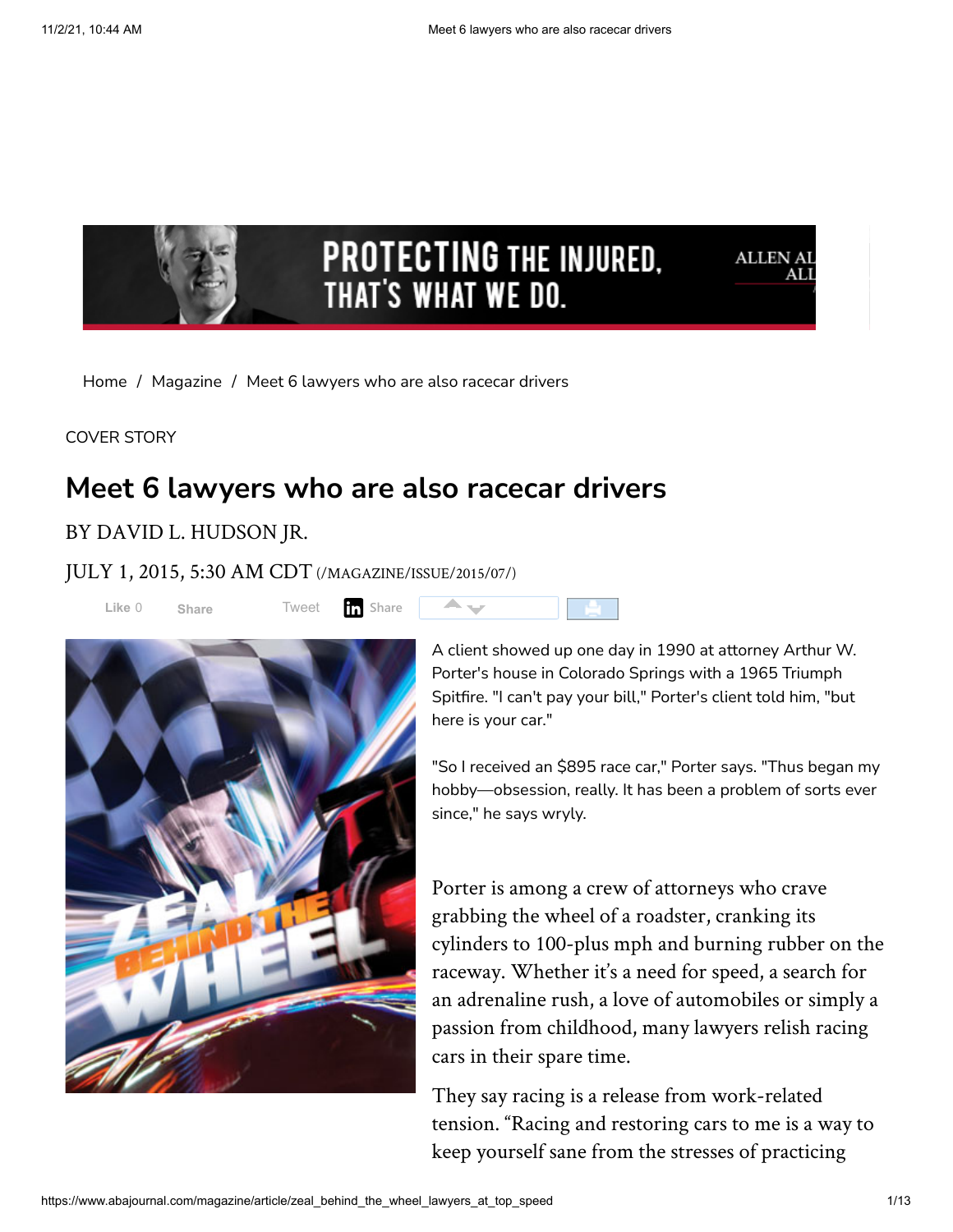*Cover Photo Illustration by Brenan Sharp, Stephen Webster and Tara Pattengale Photography.*

law," Porter says. "It also is way cheaper in the end than psychotherapy."

Yet Porter, among others, also compares car racing to legal practice. "I do see a mental similarity between

practicing law and racing cars," he says. "I race cars differently than other people do. I've been racing since the early 1990s, and I've never hit anybody and never crashed a car. That's because I see the whole thing as a chess game. Every move has a consequence—similar to the process of being an effective trial lawyer. I try to plan three to four moves ahead when I race, just as I do when I'm practicing law."

### Retired counsel Jeff Carr

[\(https://www.abajournal.com/magazine/article/after\\_playing\\_his\\_aces\\_gc\\_jeffrey\\_carr\\_sits\\_out\\_a\\_round\)](https://www.abajournal.com/magazine/article/after_playing_his_aces_gc_jeffrey_carr_sits_out_a_round) also sees common treads between racing and law. "Racing has some profound similarities with the legal profession," he says. "I came to realize that fighter pilots, race car drivers and lawyers are really a great deal alike. Those in all three professions tend to be intelligent, a bit aggressive, confident, competitive, and generally are 'individual contributors.' They can play in the sandbox but only when they lead, but they often prefer to play in zero-sum games alone."

For his part, Porter always loved cars, something he inherited from his father, whom he calls "a car nut." Porter used to go up to Lime Rock Park, a track in northeastern Connecticut, to watch the races.

However, his plunge into racing didn't begin until the client paid his legal bill with the car, eight years after Porter finished law school at American University.

Now he races vintage cars in road races—most of the time in the United States but sometimes overseas.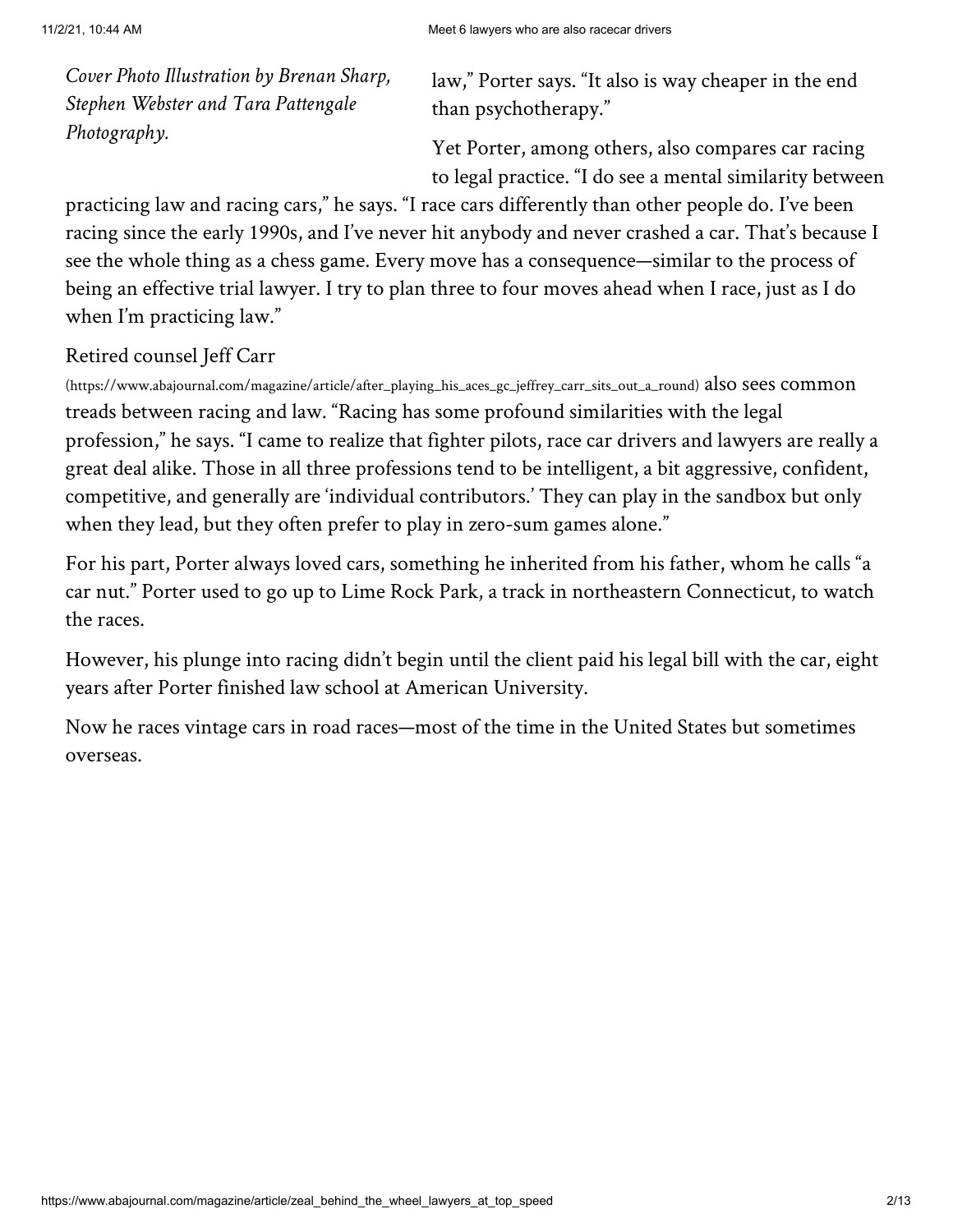[Getting the Shot](https://www.youtube.com/watch?v=a4hIV_vW4ic)



*Watch the video to see how our intrepid photographer, Don Jones, got this amazing shot of attorney Arthur Porter in the driver's seat. Special thanks goes to the Bob Bondurant School of High Performance Driving and Pikes Peak International Raceway for loaning the car and the track.*

After graduating from law school, Porter took a job with the law firm of Fulbright & Jaworski in Washington, D.C. In the early 1980s, he went to a law firm in Colorado Springs. In 1997, he started his own firm in the city. Porter specializes in family law, handles high-end commercial litigation and does some appellate work.

In addition to driving, Porter restores historic BMW race cars under the business name MotoPorter. "I am now involved in my 22nd car restoration," he says. "It comes in spurts. I enjoy the process of working on the cars, getting them in great shape, learning their history, racing them and then selling them, and moving on to the next project."

Porter traveled to Germany for a meeting with experts at BMW to help restore a rare BMW 3.5 CSL (coupe sport lightweight), a style built from 1968 to '75.

Even though he devotes much of his time to restoring cars, he still competes in at least five races a year. "I think I will probably keep racing until there is a physical issue," he says. "The physical and mental exercise of restoring cars and racing cars is good for both mind and body."

Porter credits his spouse's support of his passion. "My wife is a miraculous woman," he says. "She not only supports my hobby; she encourages it. She recognizes it is a bucket list-type thing for me."

# **BACK TO THE TRACK**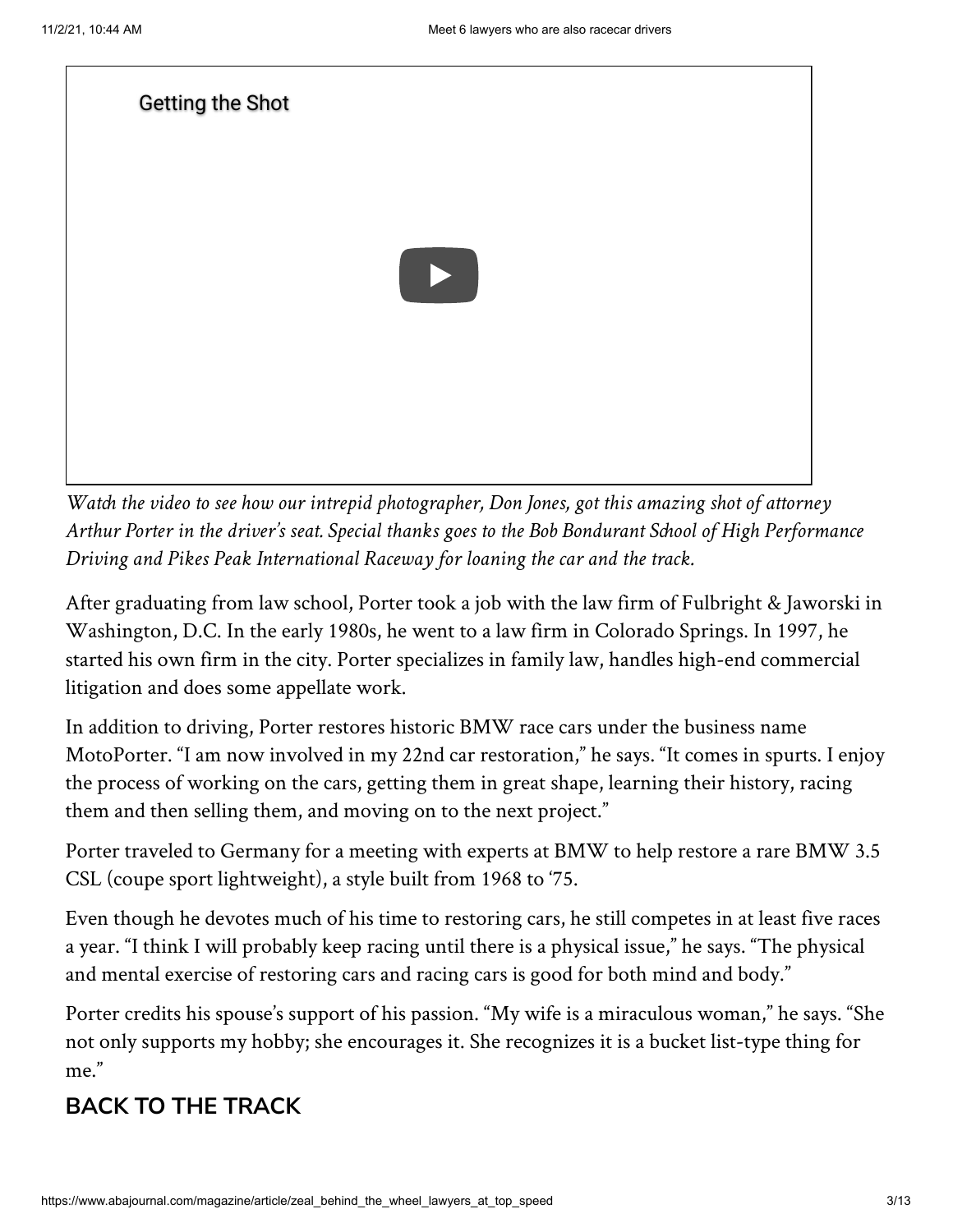

*Arthur Porter stands with his own race car, which was torn down for inspection before the impending race season. Photo by Don Jones Photography*

Carr, meanwhile, practiced law for 32 years, including as in-house counsel and general counsel. But his two big passions in life are racing cars and reforming the legal profession with regard to access to justice and

the cost-effective delivery of legal services.

His passion for cars began a long time ago, as his family owned an auto body shop where he worked from the age of 11 through most of high school. He raced cars some in his late teens and early 20s but left that behind when he went to law school in the District of Columbia.

Carr embarked on his legal career, which culminated in his position as general counsel for FMC Technologies, a global supplier of systems and services to the oil and gas industry. The publicly traded company has approximately \$7.5 billion in revenue. Carr was hired by FMC Corp. in 1993 as the international counsel for the company's chemical business based in Philadelphia. In 1997, he moved to Houston to become the associate general counsel for the company's energy equipment businesses, and in 2001 he became general counsel of FMC Technologies.

He retired as general counsel last August but remains committed to access-to-justice issues. In March, he spoke at the Georgetown University Law Center's Corporate Counsel Institute on legal industry reform.

"The real crisis in access to justice is that the cost of legal services has simply become too expensive for most individuals as well as small and midsize companies," Carr says. "There simply had to be a better way to deliver value to customers—and the industry needs to reform and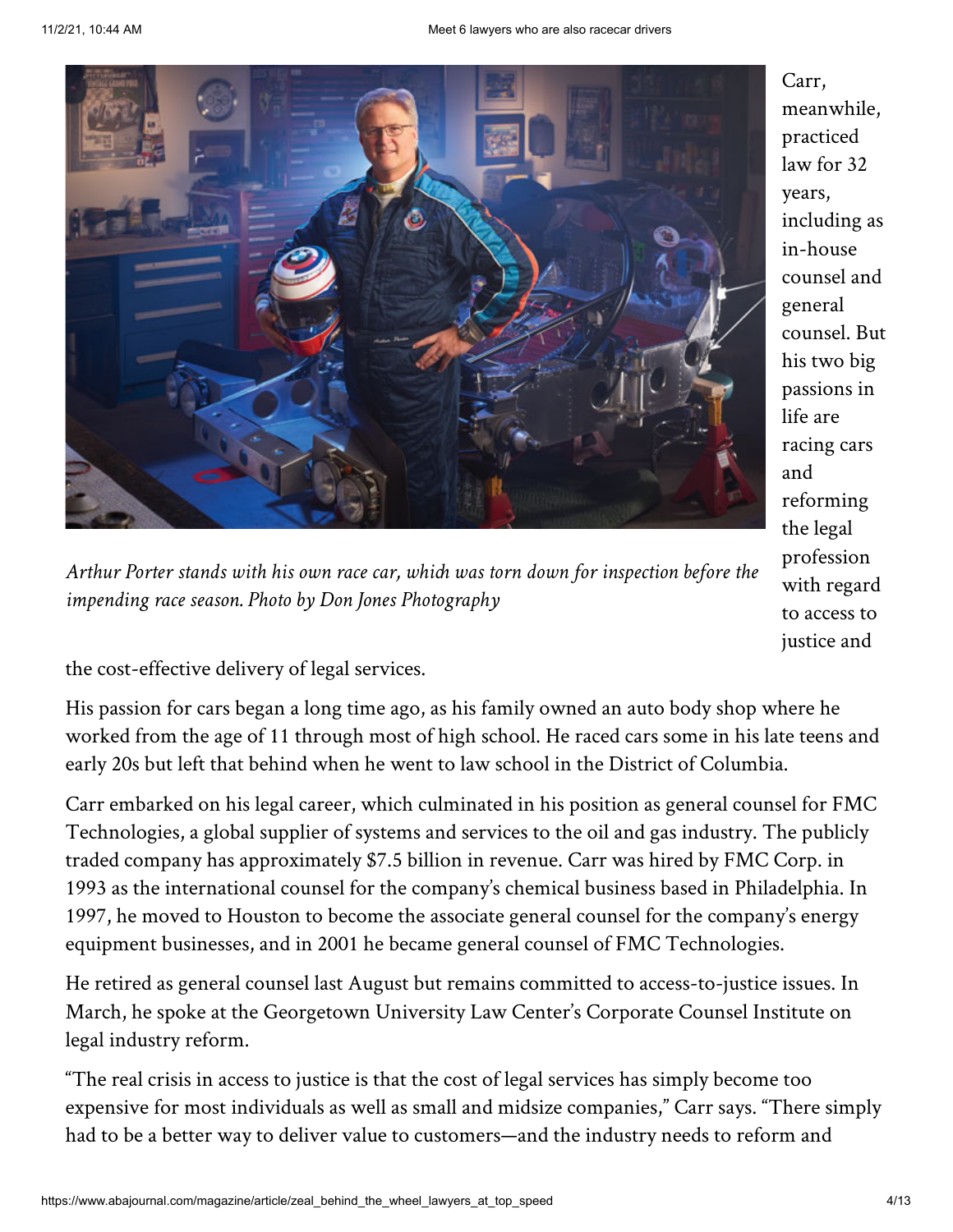restructure itself or it risks irrelevance."

Since he placed legal work in the rearview mirror in August 2014, he has increased the amount of time on the track. Several years ago, he had rekindled his passion for racing cars. He attended a three-day open-wheel racing class at Skip Barber Motorsports at Mazda Raceway Laguna Seca in Salinas, California. He obtained his competition license and has been racing ever since.

He now races vintage cars with a group in Texas called CVAR, for Corinthian Vintage Auto Racing. "The cars are 'classic'—another word for pretty old and the drivers tend to be pretty mature about it," he says. "Of course all drivers want to win, but it's more about driving well and bringing these historic race cars and their drivers home safely."



*Since retiring, Carr has found introducing himself as a race car driver leads to more interesting discussions than saying he was general counsel of a successful company. Photo by Todd Spoth.*

He says that introducing himself as a race car driver leads to more interesting discussions than

introducing himself as the general counsel of a successful company. "It's kind of funny, but for the first few months after I retired, I'd meet someone and would introduce myself with something like: 'I'm retired, but I used to be the general counsel of a Fortune 500 company.' Now, I simply say, 'Hi, I'm Jeff Carr and I race cars.'

"Some, of course, think I'm a bit off," he says.

### **AGELESS ENTHUSIASM**

At 79 years old, John Hasty of Gastonia, North Carolina, still practices law and races his 1959 Triumph TR3A in vintage car competitions. He got his start a long time ago when he was a young teen desperate to get into the oval dirt track near his home.

In high school, he built street drag racers and later moved into sports cars in college. "If it has wheels and a motor I've always been into it," he says.

He attended Wake Forest University both for his undergraduate and legal studies, graduating from law school in 1960. He soon began competing in cross-country motorcycle endurance races and later competed in motorcycle road races on tracks such as Daytona, Road Atlanta, Mid-Ohio, Summit Point and Road America in Elkhart Lake, Wisconsin.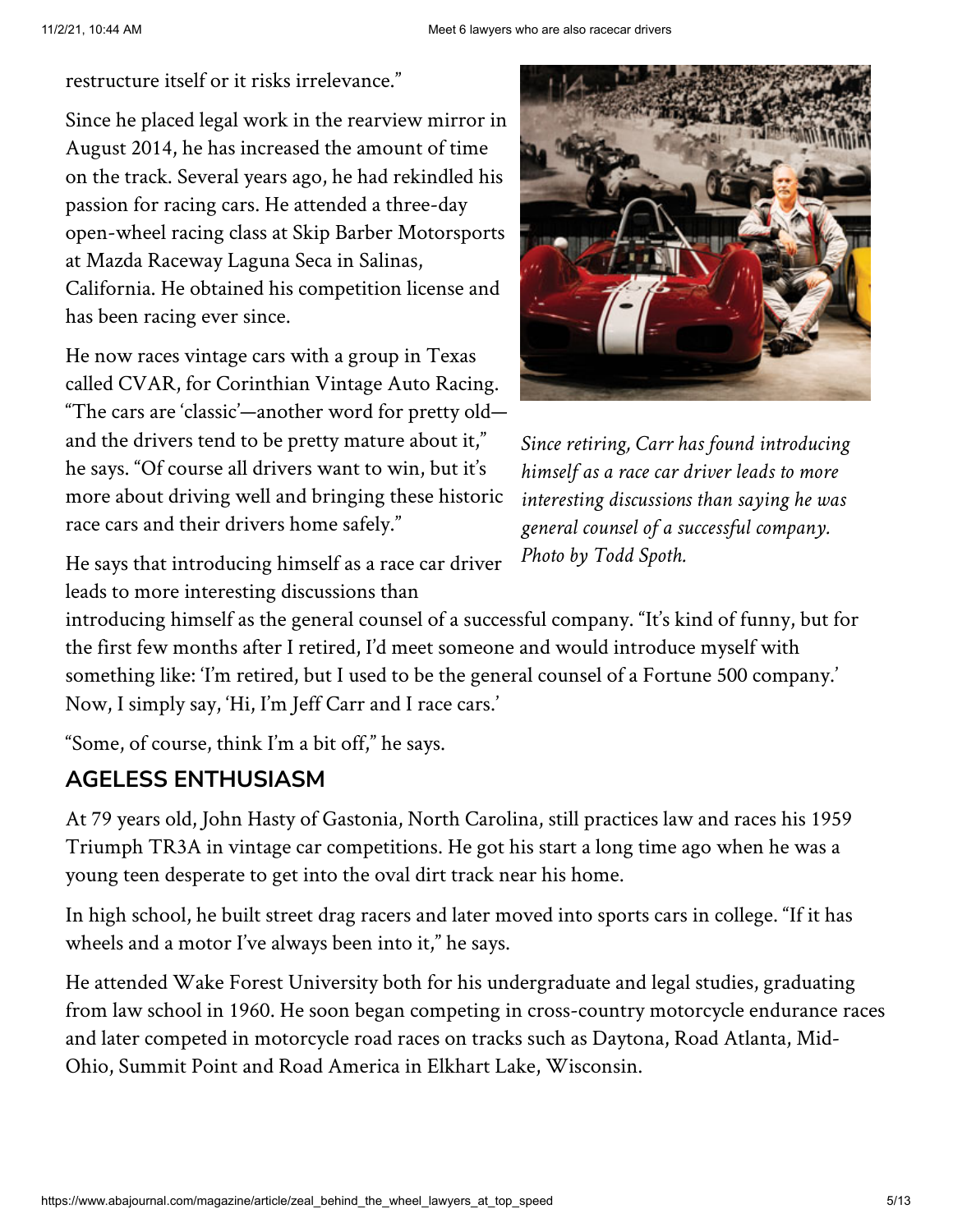

In his legal career, he represented the North Carolina Motorcycle Dealers Association and served as chairman of the board of the American

*Photo of Jeff Carr by Todd Spoth*



*Photo of John Hasty by Randy Piland*

Motorcyclist Association for about 10 years. He also developed an expertise in defamation law, representing television stations and other media outlets. He still practices as of counsel with the Gastonia law firm Mullen Holland & Cooper.

"I stopped racing in 1984 and started a professional race team with 250 cc Grand Prix motorcycles on the AMA national circuit," he says, referring to the size of the engine. "My rider won the national championship in 1990."

About five years ago, the lure of the track brought him back. One day a good friend invited Hasty to a vintage sports car race. He got hooked again. "I had a vintage Triumph TR3A race car within a few months and have been racing it now for about five years."

Vintage racing differs from the auto racing seen on television. "Bumping into one another on the track is strictly forbidden," he says. "If you hit someone on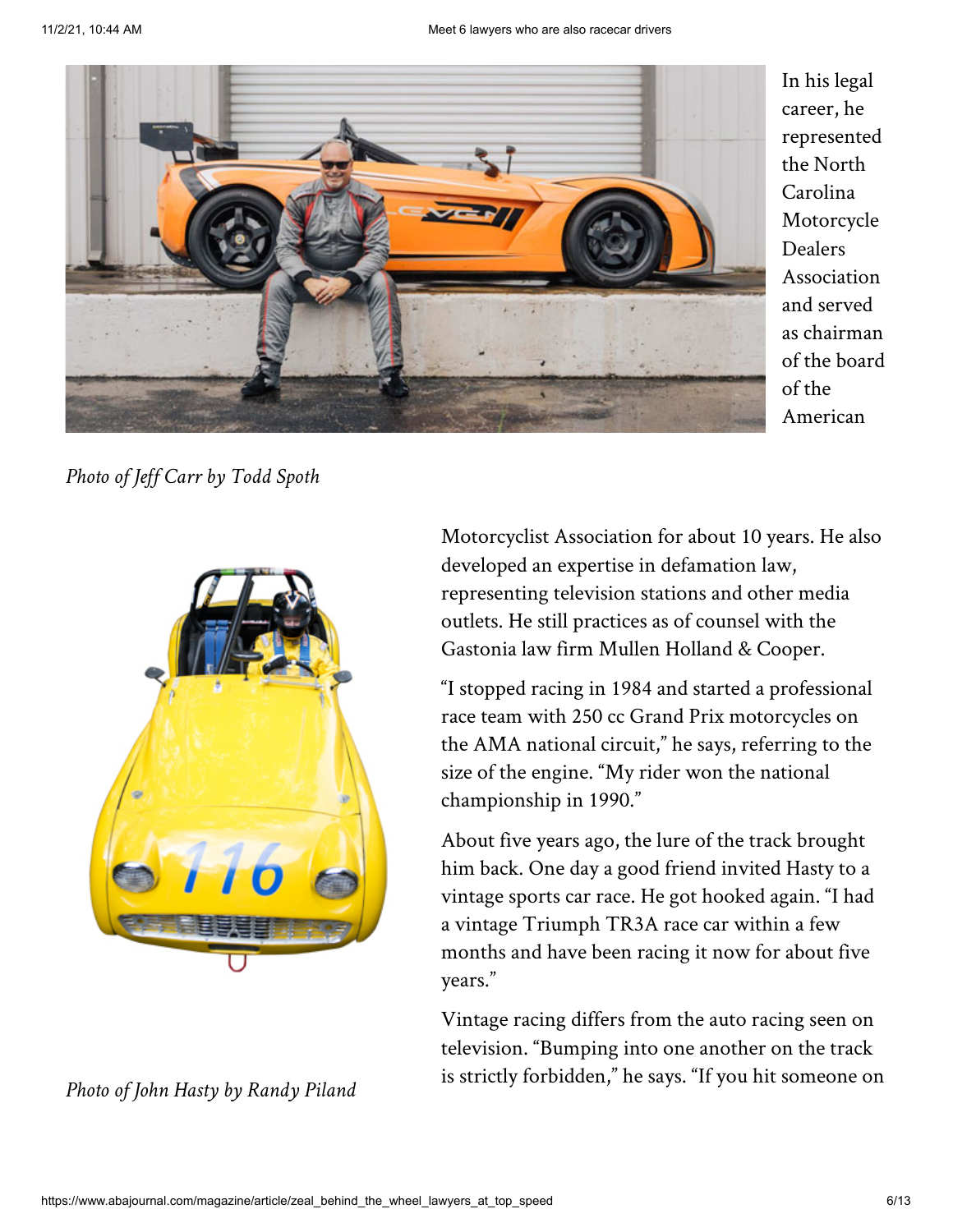the track, you are probably going to be disqualified from the event; and if it is bad enough, your license will probably be suspended."

"Many of the vintage cars are worth hundreds of thousands of dollars," he says. "We race for earnest, but you never bump or crash a fellow competitor." He also enjoys the camaraderie among vintage car racers.

Hasty has no intentions of stopping the practice of law or the racing of his Triumph. "I'll do both as long as I'm able," he says.



**THE**

*Photo of John Hasty by Randy Piland*

### **AMERICAN DAYDREAM**

Richmond, Virginia-based attorney Roman Lifson has been interested in cars as far back as he can remember—even during the first 10 years of his life, which he spent in Moscow. "I remember admiring the few American cars that were there in the 1970s."

He remembers Moscow vividly, "including long lines for food, pillows, toilet paper and everything else you can imagine." His parents immigrated to the United States "because Soviet Russia was an oppressive place to live and I would be facing military service," most likely in Afghanistan. His father was a neurosurgeon and his mother an interpreter.

He got into racing in 2006 after a friend invited him to a track event at Virginia International Raceway, one of the premier road racing courses in the country. "I was hooked immediately," he says. "For the next 18 months or so, I attended many more high-performance driver education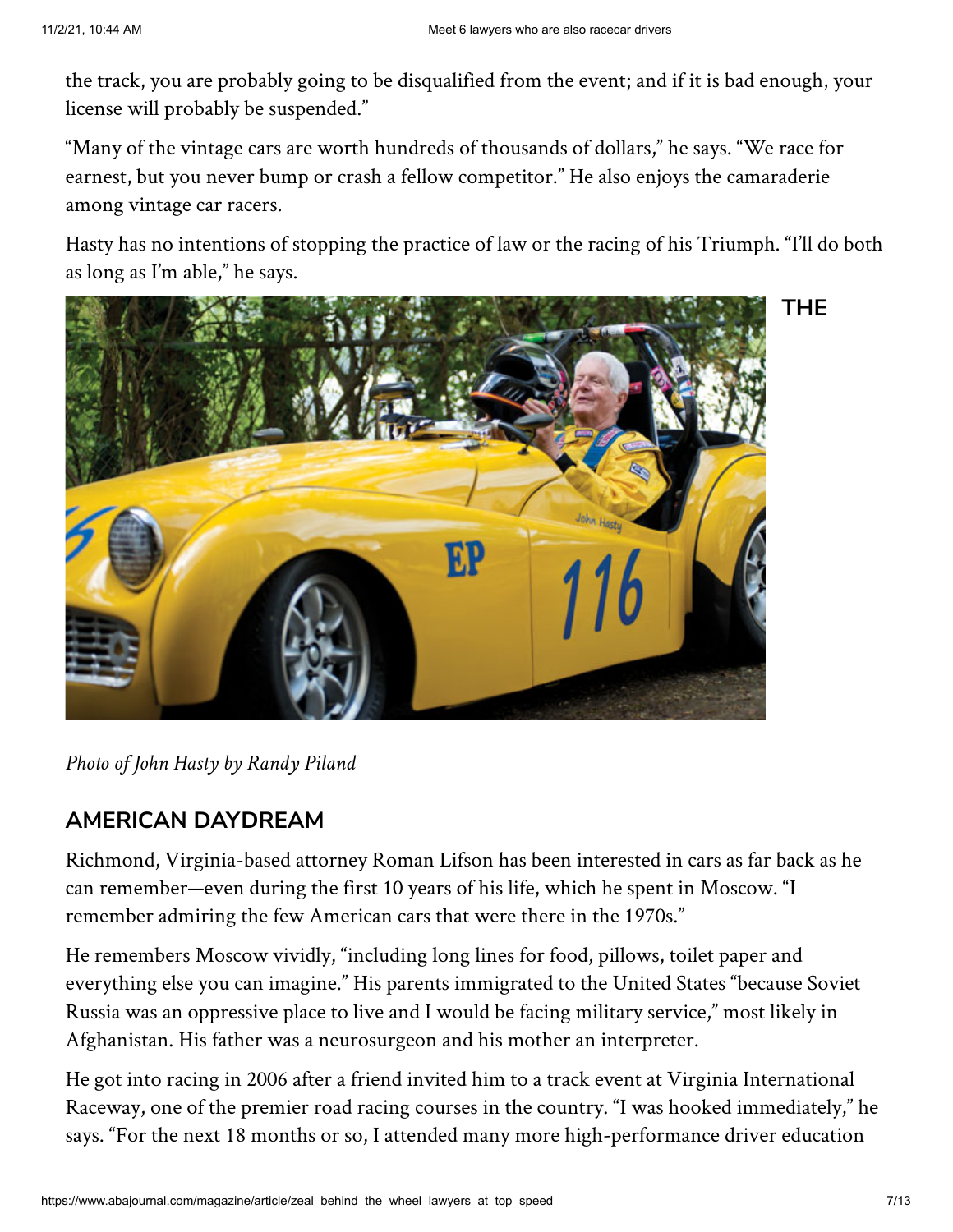#### events in my BMW M5."

However, he began to believe that reaching speeds in excess of 160 mph in his family sedan was not the safest course of action. "I acquired a BMW M3 and built it out strictly for track use with the needed safety equipment—roll cage, harnesses, head restraint seat, HANS device and fire system." His BMW M3 model was produced from 1995 through 1999 and is more performanceoriented than more standard models.



*Photo of Roman Lifson by Tara Pattengale Photography*

He later enrolled in race school through the BMW Car Club of America. For the last six years, he has been involved in wheel-to-wheel racing on road courses, including the Virginia International Raceway, Road Atlanta, Sebring International and Roebling Road.

He has had some harrowing moments on the courses. "I did have a brake failure at nearly 140 mph, which caused me to go off track and eventually impact a tire wall," he recalls. "Although the car went into the tires up to the doors, I sustained no injury."

Lifson is a partner in the litigation department of the Richmond-based law firm Christian & Barton. He has an active motorsports law practice, representing race track operators, track event organizers, race teams and individuals. "My

motorsports practice is primarily in the road racing arena," he says. "I represent several major road courses, which do host NASCAR-related events. That work involves contract matters for track rental, sponsorship, … risk management, critical incident handling and, when necessary, litigation."

Lifson excels in litigation. "Litigation is a problem-solving business," he explains. "It is also one that requires the lawyer to solve a riddle: What happened, how and why? The challenge of solving that riddle, and then presenting it to a jury when the opposition is trying to tell its own story, always appealed to me. Trial work is the culmination of extensive preparation."

But he especially enjoys the community spirit of fellow racers at the BMW Club. "Many of us are close friends and competitors frequently help each other in the paddock when something needs repaired, which happens very often."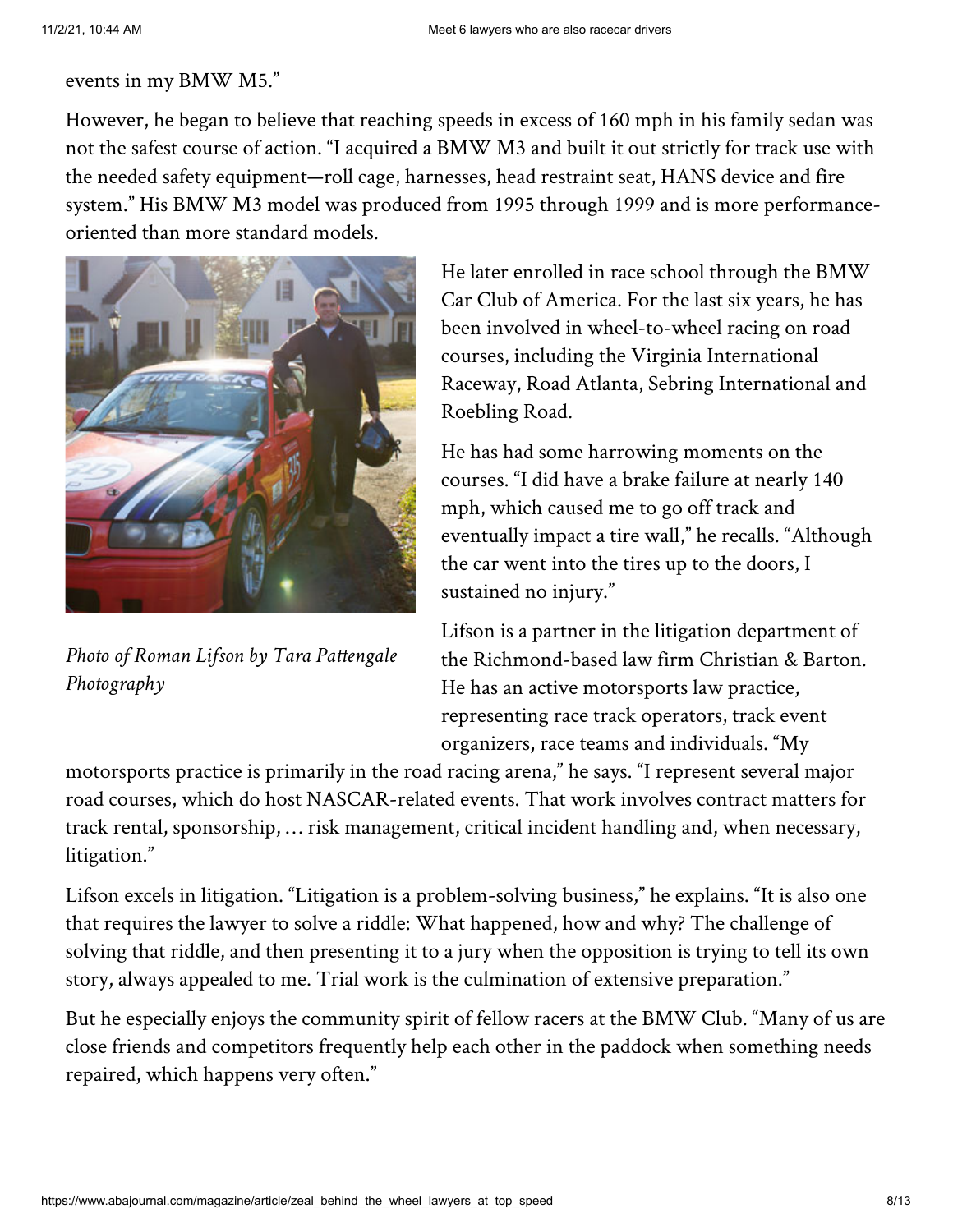His family supports his passion. "My wife understands how much I enjoy it and knows that I take all feasible precautions," Lifson says. "My teenage children are likewise supportive and come to the track when their schedules allow. It was particularly fun to have my son—11 years old at the time—on the radio with me during a race."

Nashville, Tennessee-based attorney Richard Sebastian serves as the managing partner at Ortale, Kelley, Herbert & Crawford, where he specializes in real estate and other commercial transactional work.

But since he was a toddler he has loved motor sports, automobiles and speed. "I was working on go-carts when I was 8 years old and drag racing in high school—the legal kind," he recalls.

Drag racing presents its own set of dangers—just as in any type of motorsports. Once Sebastian had an engine that ran on alcohol explode. He could have been en-gulfed in flames that initially are difficult to detect. But Sebastian managed to extricate himself from danger and exit the vehicle.



*Photo of Richard Sebastian by David Mudd Photography*

"I suffered no injuries, but anyone knowledgeable of

motor sports knows that bad things can happen quickly. You have to be prepared to face challenges."

Sebastian participated in hundreds of drag races over many years, reaching speeds as high as 175 mph. Though he stopped drag racing when he entered law school, he has maintained an active presence with the mechanics of race cars.

Sebastian still owns a couple of dragsters, and he works on not only those but also oval-track race cars at his full-service auto repair shop and custom car business.

"I love the challenge of trying to make something perform better," Sebastian says. "Whether it is taking a vehicle with 500 horsepower and upgrading it to 520 horsepower or rebuilding an engine for other specifications, I enjoy the process."

Sebastian has applied the same no-holds-barred, all-effort approach to the practice of law, overcoming obstacles with a vigorous work ethic. He began working at Ortale Kelley as a runner and now serves as managing partner. "It takes perseverance and hard work to accomplish things in life," he says. "Nothing ever gets better without hard work."

# **SPEEDY RELIEF**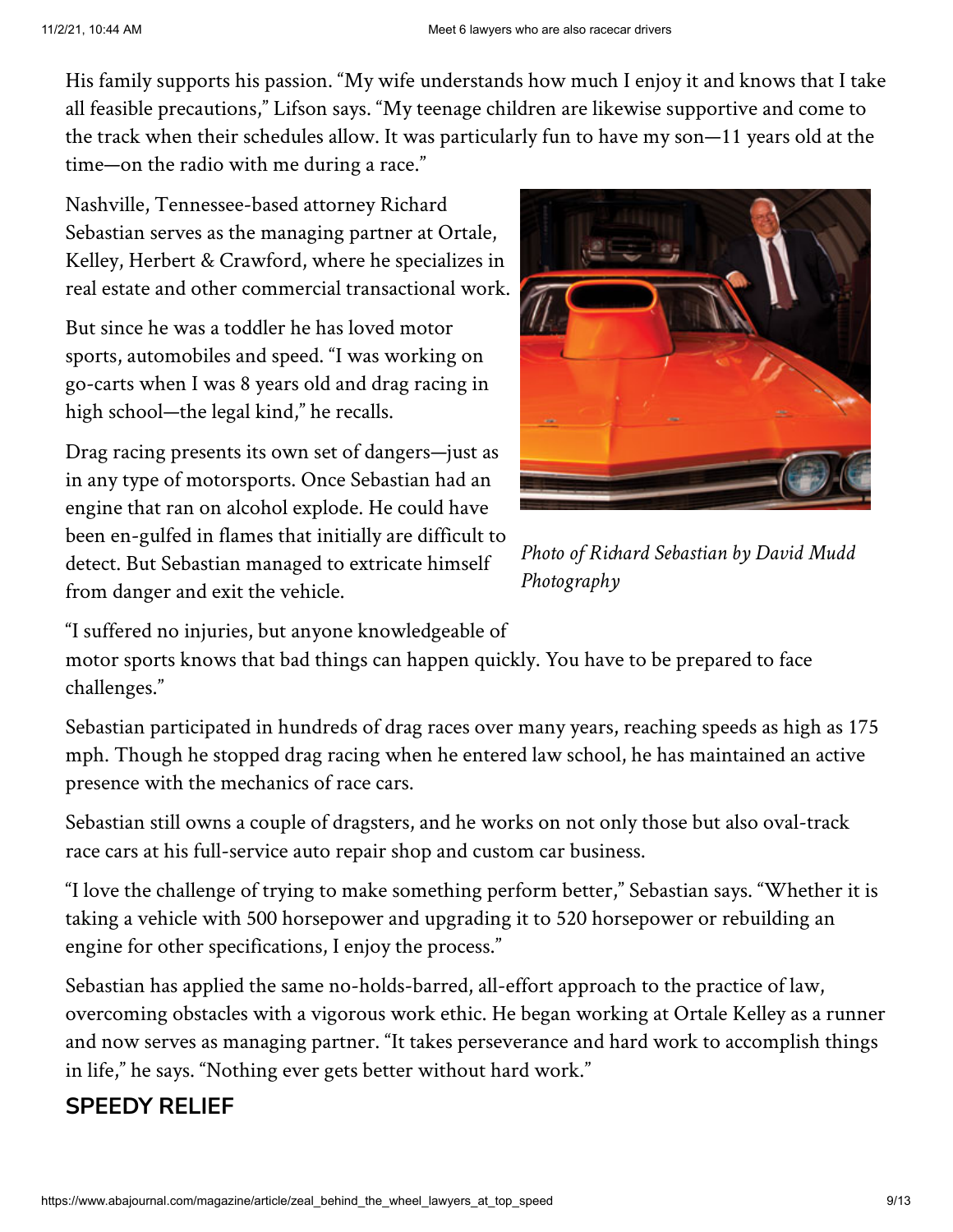

For many lawyerdrivers, racing is a speedy sport, but it also helps lower their blood pressure. "For me it is a great outlet and it helps you forget all

*Photo courtesy of Roman Lifson*

your problems and is good, relaxing relief," Hasty says.

"It is all about relaxation," says Sebastian. "It is my golf game. It is just what I like to do to relax."

That's not to say that racing cars is stress-free. Traveling at more than 100 mph can cause indigestion and requires the utmost concentration.

"Racing is definitely a terrific diversion from the practice of law," Lifson says. "I would not describe it as a stress relief because racing itself is stressful, as is getting the car ready for each race weekend, traveling to the event, managing the work and family responsibilities during that absence."

However, the benefits outweigh the burdens. "Racing is a tremendous outlet in that it provides a grossly engaging, demanding and challenging hobby that is very different from the daily work environment."

"But when it's all said and done, you get a great feeling of satisfaction in having engaged in something that you love to do," Hasty says.

Racing also provides another type of boost. "I'd be lying if I didn't admit that there's an adrenaline rush," says Carr. "I can't be a fighter pilot, but I do race cars, scuba dive, and I love roller coasters."

But it's not just the danger that is intriguing. "Of course there's something about the danger—but for me, it's more about the discipline, the intense focus, the training, the consistency and the technical excellence. That way, when something does happen with the car or on the track, you're ready to react and deal with the situation."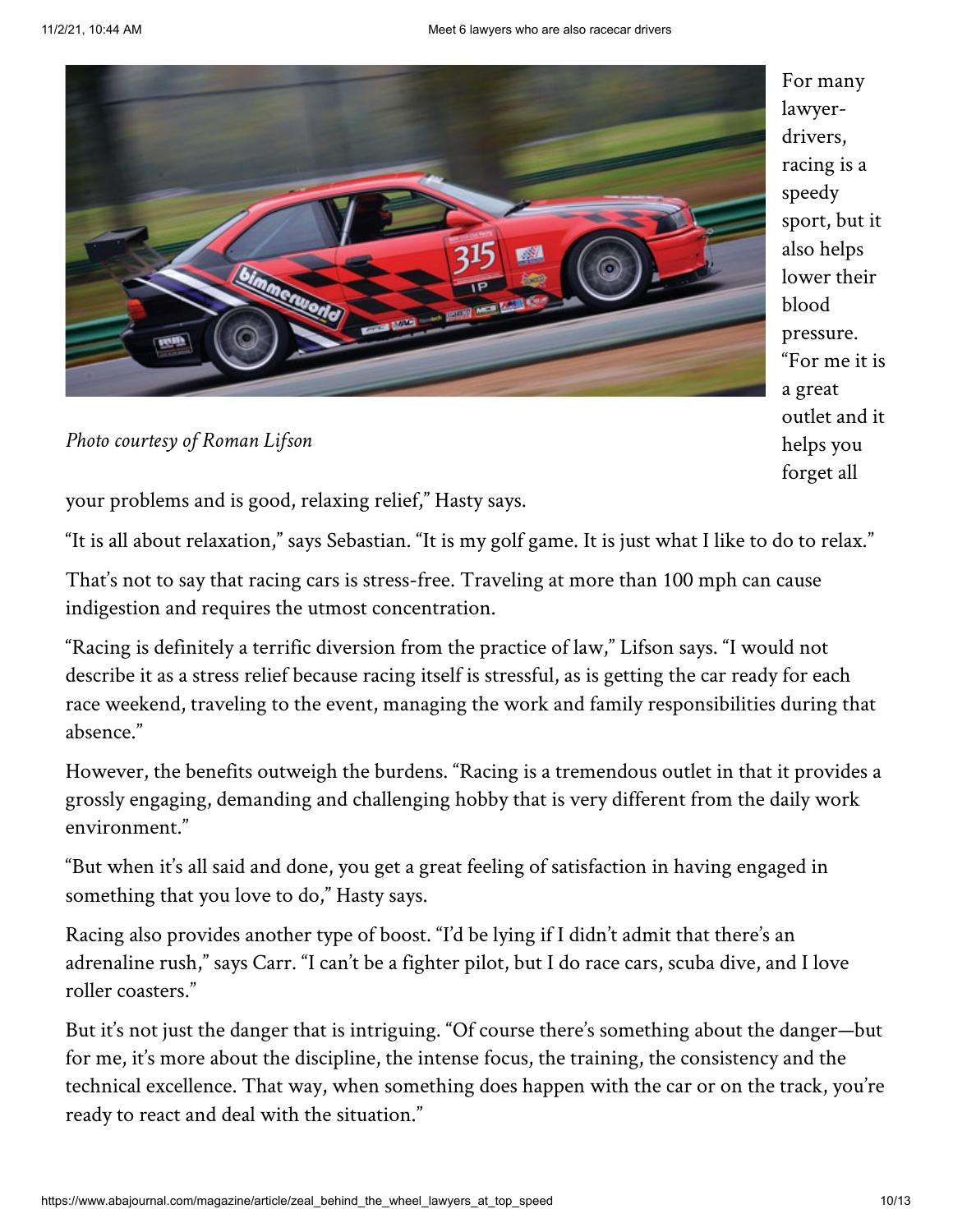Describing the connection to lawyering, Sebastian notes that both attorneys and racers love competition."As lawyers, everything is competition —and the same thing for racers," he says. "In transactional work, you do everything you can to get the project completed. You know there will be pitfalls and you find different ways to solve the problem. A similar process takes place when dealing with the mechanics of race cars. We push these cars to the extreme, so we know there are going to be problems."



*Photo of Roman Lifson by Tara Pattengale Photography.*

"Both require precision, planning and execution," says Lifson. "Both penalize heavily for mistakes.

Both leave much that is outside of our control. In law, we have little or no control over the judge, opposing counsel and often witnesses. In racing, we have no control over the other competitors, weather, unexpected hazards on the track and mechanical problems. Both require the ability to react to the unexpected and to overcome nerves, and both offer tremendous satisfaction when those abilities are realized and goals achieved."

Hasty also identifies several similarities. "It takes extreme concentration and skill to operate a race car," he says. "It is not something one should undertake without having researched and learned all aspects of what is involved and then applying that knowledge in the best way possible. It's basically the same approach I take with my law practice."

This article originally appeared in the July 2015 issue of the ABA Journal with this headline: "Zeal Behind *the Wheel: Lawyers at top speed."*

#### **Sidebar**

#### **In a Male-Dominated Sport, She Keeps Pace**

Being female has not kept Fort Worth, Texas-based attorney Lisa Vaughn Lumley from following her passion for racing. She competes in BMW road races and also in events by the National Auto Sport Association.

"This is very much a male-dominated sport," Lumley says. "In fact, I'm almost always the only female at different races. When they call roll, I almost never have to answer, as I'm the only woman. But, especially in this region, I've earned the respect of the other drivers. I'm a good racer—I race hard and I race clean."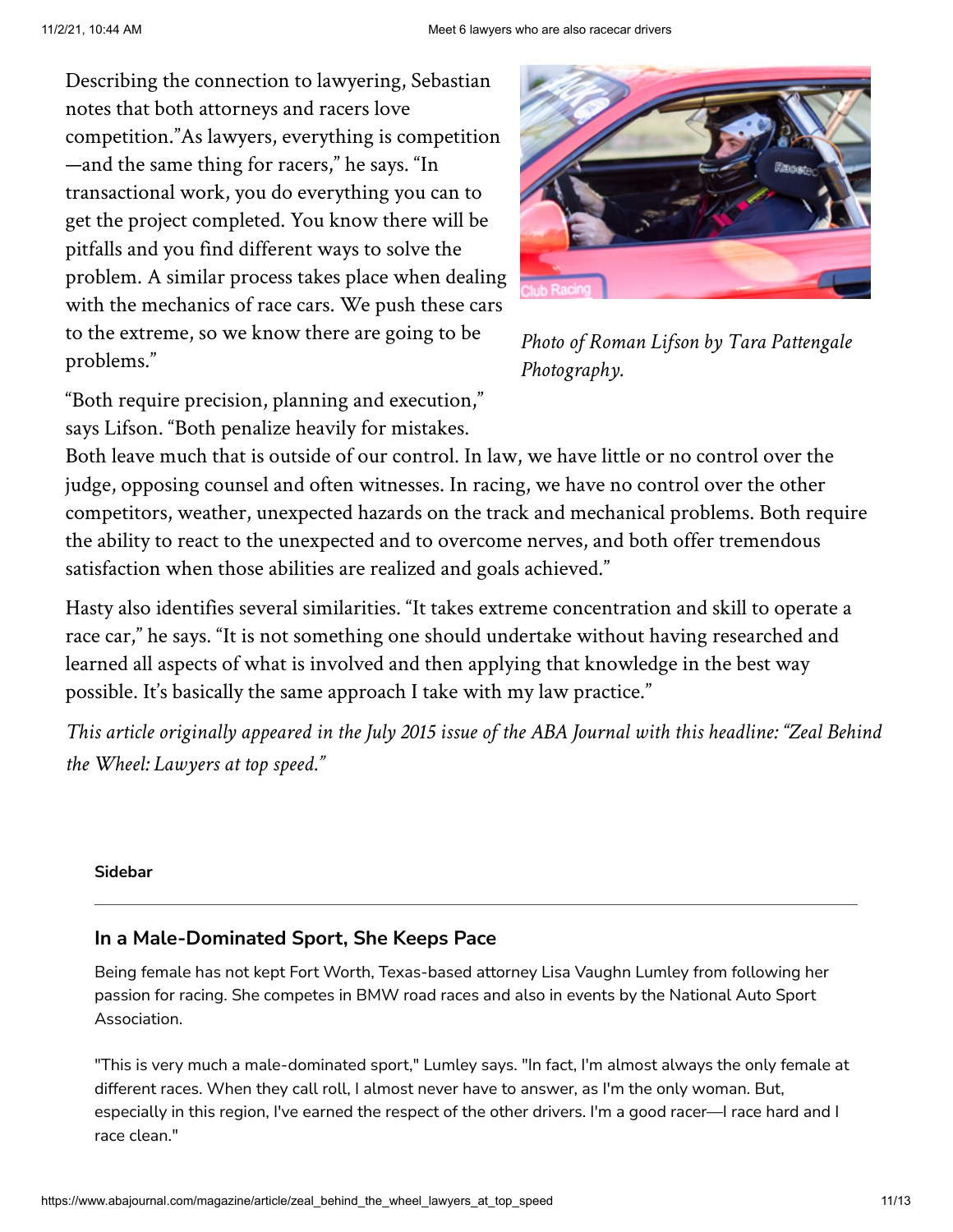

*Photo of Lisa Vaughn Lumley by Danny Duran*

Since catching the racing bug after attending a track event in 2006, Lumley earned her competition license a couple years later, traded in her street car for two older cars—including a 1995 BMW M3 that became her racing car—began competing and became the BMW 2013 regional champ in her class.

Like the other racers interviewed, Lumley sees many parallels between racing cars and litigation. "The simple desire to win and to work hard to get there is an aspect of both racing and law," says the partner at Shannon, Gracey, Ratliff and Miller. "There is also the aspect of gathering huge amounts of information and making split-second decisions. You have to do that on the race track and also in the courtroom."

She finds both racing and law deal with solving problems. "With the car, you constantly are trying to find out and fix problems. It often involves logic problems, much in the same way I face as an attorney. As a lawyer, I often have to ask: 'How do I solve that problem? Does the law help; do the facts help?' "Lumley specializes in business litigation and oil and gas law. Because of her racing hobby, she has handled cases involving litigation over exotic cars. She represented a fellow racer who bought a very expensive car that was promised to be perfect

but arrived with defects. She also represented another fellow racer whose Shelby Cobra was wrecked by a technician who went out on a joyride.

"Car nuts tend to hang out with other car nuts," she says. "One person told another who had a legal problem: 'I know a lawyer who is a car nut, and she may be able to help you.'"

Lumley wants to keep racing, hoping to join in more than the four to six regional races she currently competes in. "I sure would love to win a national championship in racing."

Given her track record for success, it's a fair bet that she will capture a national title.

"I do enjoy the adrenaline rush," she says. "I think what I find so fascinating is how on top of your game you have to be."

David L. Hudson Jr. is the director of academic affairs at the Nashville School of Law and has authored or *co-authored seven books on sports.*